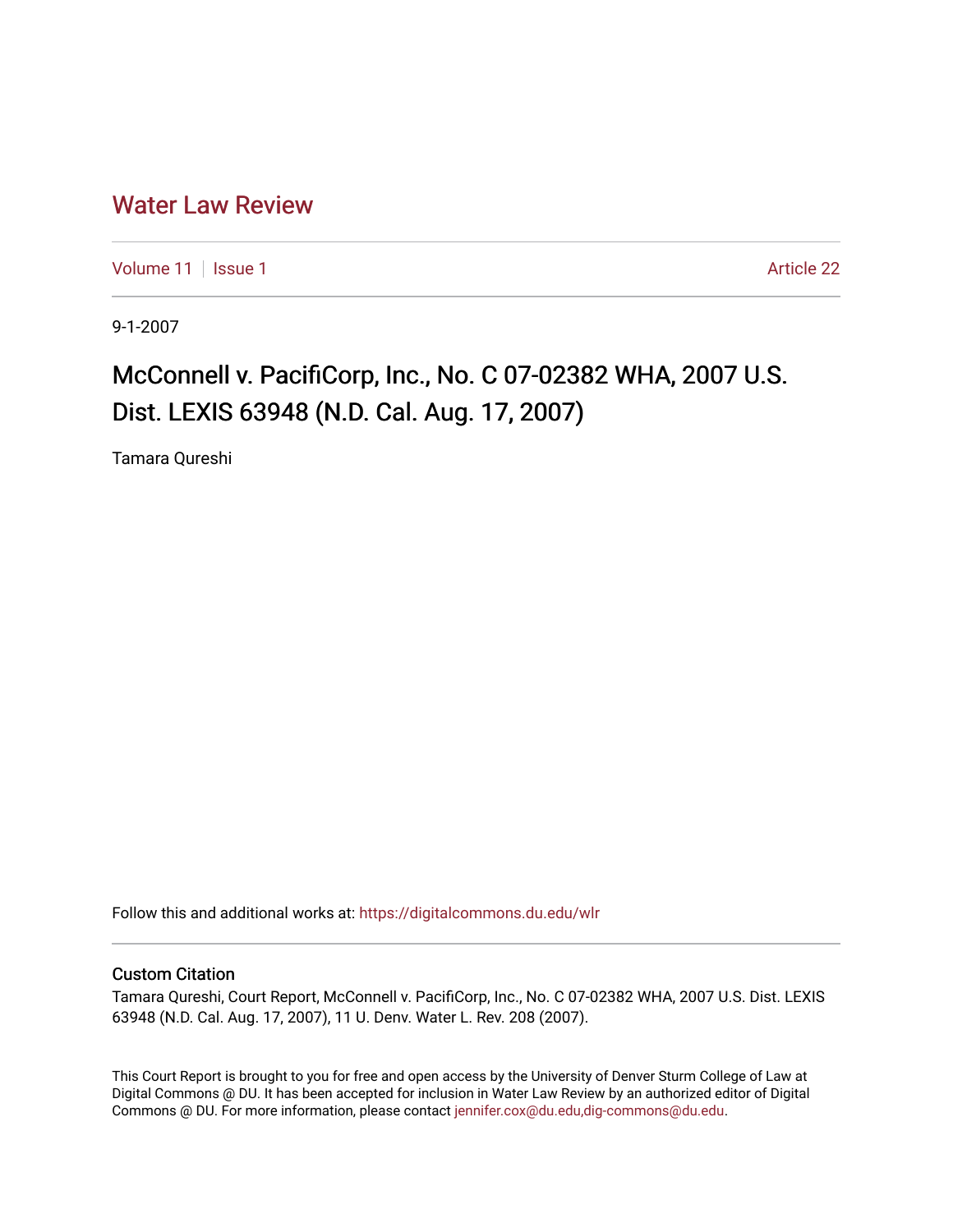material can violate the CWA. Moses asserted as a defense that his conduct fell within the incidental fallback exception as set forth in the Corps' regulations. However, the court quickly disposed of this argument by highlighting the stark contrast between the actual definition of incidental fallback and the evidence presented. The record clearly showed that Moses moved mass quantities of material in the course of rerouting Teton Creek.

Finally, the court rejected Moses' arguments that he never needed a CWA permit in the first place. Noting that a court must construe exceptions from the CWA narrowly, the court found no basis for Moses' conduct to fall within the CWA exception for discharges due to the maintenance of serviceable structures. The court also rebutted Moses' theory that the permit issued pursuant to the Rivers and Harbors Act covered his stream alteration work because such permits do not apply to activities within the scope of the CWA.

Since the evidence clearly supported the finding of discharge of pollutants into a water of the United States without a permit, the court concluded that the district court acted within its discretion when it denied Moses' motions for a new trial and affirmed the judgment of the district court.

*Risa Borowick*

## **UNITED STATES** DISTRICT **COURTS**

McConnell v. PacifiCorp, Inc., No. **C 07-02382** WHA, **2007 U.S.** Dist. **LEXIS 63948 (N.D.** Cal. Aug. **17, 2007)** (holding that: **(1)** the Federal Power Act preempts injunctive relief, and (2) the Federal Power act provides a remedy when a hydroelectric plant's construction, operation, or maintenance causes damages).

The Klamath Watershed is home to the Yurok and Karuk Native Americans and other members of the community (collectively "McConnell"), who use the area for fishing. PacifiCorp operates the Klamath Hydroelectric Project ("KHP"), which uses river and creek water to produce electric power under the Federal Energy Regulatory Commission ("FERC"). McConnell alleged that PacifiCorp's operation of the dams polluted the Klamath River by increasing water temperatures above natural levels. The increase in temperature reduced the levels of dissolved oxygen to levels lethal to fish. Additionally, the heightened temperatures promoted the growth of brown-green algae and the associated toxin, microsystin. McConnell sued PacifiCorp alleging that PacifiCorp's operation of the dams was a nuisance.

The Federal Power Act ("FPA") governs the operation of the KHP. The FPA charges FERC with balancing the competing interests in projects like KHP. PacifiCorp contended that the FPA preempts the McConnell's claim for injunctive relief. FERC stated that the FPA preempts all state and local laws concerning hydroelectric licensing,